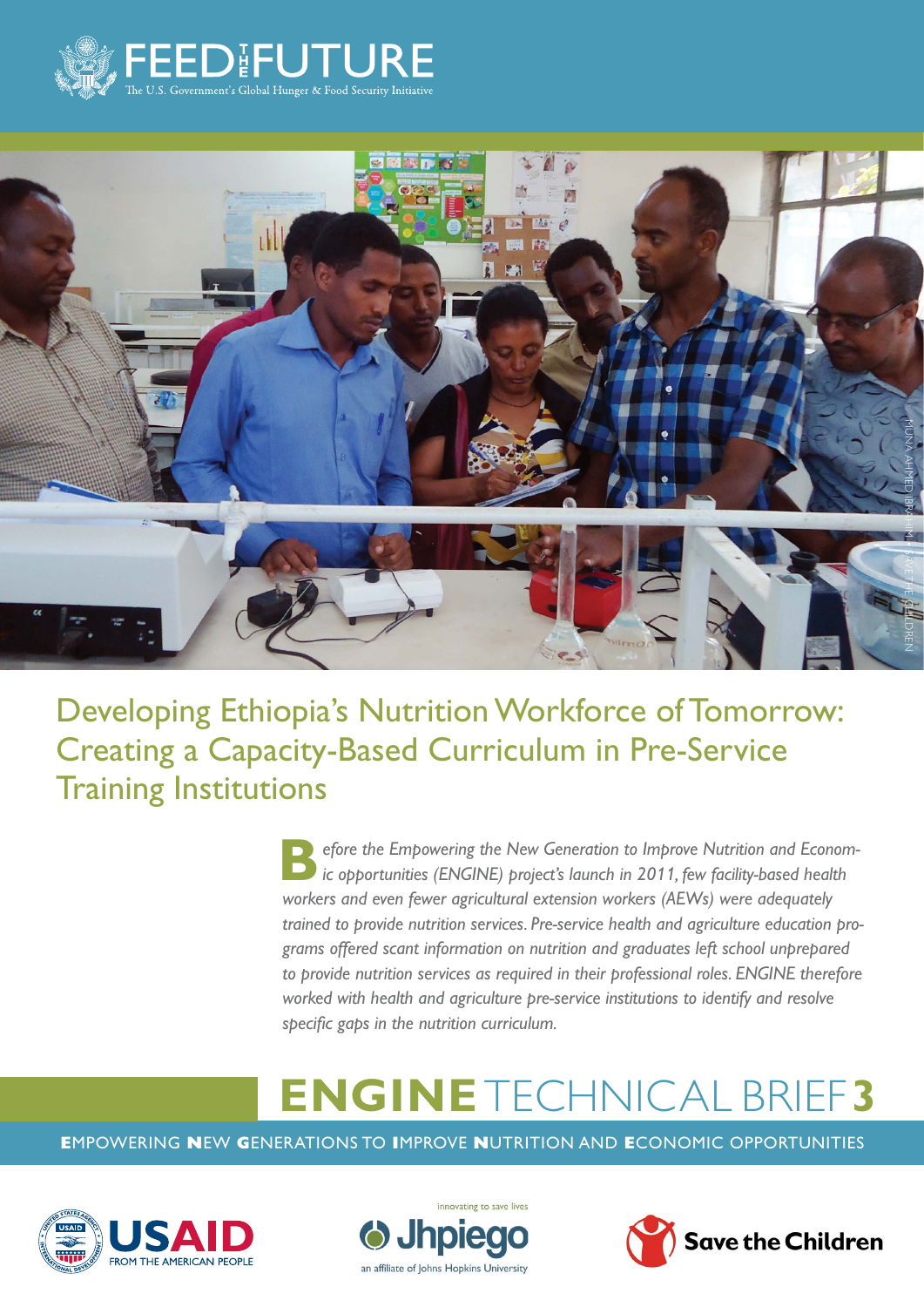## **PRE-SERVICE TRAINING**

Through an assessment of the nutrition curriculum in 12 pre-service institutions, which included one university, one health science college, and one agriculture technical vocational and education training college (ATVET) in each of the four project-supported regions, ENGINE identified a lack of skills-based content as the most pertinent gap to be addressed. Though some courses introduced nutrition theory, the schools offered no instruction on practical skills such as counseling, use of

Using Jhpiego's Standards-Based Management and Recognition (SBM-R) tool, ENGINE supported 369 educators to self-identify gaps in five key aspects of education, analyze the causes of the gaps, and create and implement an action plan aimed at strengthening their work. The main challenges the instructors identified were weak pedagogic skills, insufficient nutrition content in curriculum, insufficient assessment of courses, nonexistent, poorly equipped, or insufficiently used

ENGINE and the educational institutions successfully advocated with the Ministry of Education and Ministry of Agriculture to require the incorporation of the nutrition core competencies into the existing coursework and graduation requirements in all ATVET and agricultural universities in Ethiopia.

nutrition labs, and absent or dysfunctional quality assurance systems. ENGINE held workshops for the instructors to address these gaps and provided materials such as reference books and papers, guidelines, anthropometric equipment, scales, calipers, and cooking

anthropometric materials, and techniques for cooking diversified foods. The schools lacked skill labs and provided no information on Ethiopia's nutrition programs, which students would need in their careers.

ENGINE interviewed staff at the regional and *woreda*-level health and agriculture ministries, frontline health workers, AEWs, and Ministry of Education staff to identify the nutrition skills these professionals routinely used in the provision of nutrition services. With this information, the project developed a list of nutrition core competencies for health workers (subdivided by specialty) and another for agriculture workers. After discussion of the lists with representatives of the health, agriculture, and education ministries and the twelve universities, ENGINE worked with the project-supported institutions and instructors to incorporate the competencies into 98 nutrition courses (14 ATVET, 25 agriculture B.Sc, and 59 health science) in 14 institutions (two additional schools were added after the initial assessment), ensuring that the courses teach the skills graduates would need to provide nutrition services in Ethiopia.

The agricultural training centers added nutrition content to existing courses, however, the information was not included in the final Center of Competency exam. To require students to master the nutrition skills, the nutrition competencies would either have to be taught in stand-alone courses or included in the official graduation requirements for ATVET schools. ENGINE and the educational institutions successfully advocated with the Ministry of Education and Ministry of Agriculture to require the incorporation of the nutrition core competencies into the existing coursework and graduation requirements in all ATVET and agricultural universities in Ethiopia.

demonstration sets to equip nutrition skills laboratories.

The 14 universities' achievement of the nutrition education performance standards improved 62 percent between April 2012 and May 2014. Some of the specific changes included:

#### ◆ Improved classroom instruction:

- Course syllabi are now provided at the beginning of courses,
- **I** Instructors consistently develop lesson plans, and
- Instructors have shifted from a didactic teaching style to interactive facilitation.

#### ◆ Increased practical instruction:

- Nutrition lab corners have been established in nursing and midwifery departments, and
- Learning guides are available for students in nutrition skills labs.
- ◆ Institutions have developed more rigorous approaches to assess the effectiveness of their courses (see Figure 1).

#### **Nutrition Forums**

The 14 institutions integrated the core competencies into the curriculum for entering students, but did not change the course of study in the upper levels. To ensure graduating students were familiar with the nutrition core competencies and existing nutrition programs in Ethiopia, ENGINE organized nutrition forums each year. The day-long events introduced the National Nutrition Program and National Nutrition Strategy, nutrition-sensitive agriculture, and the basic roles graduates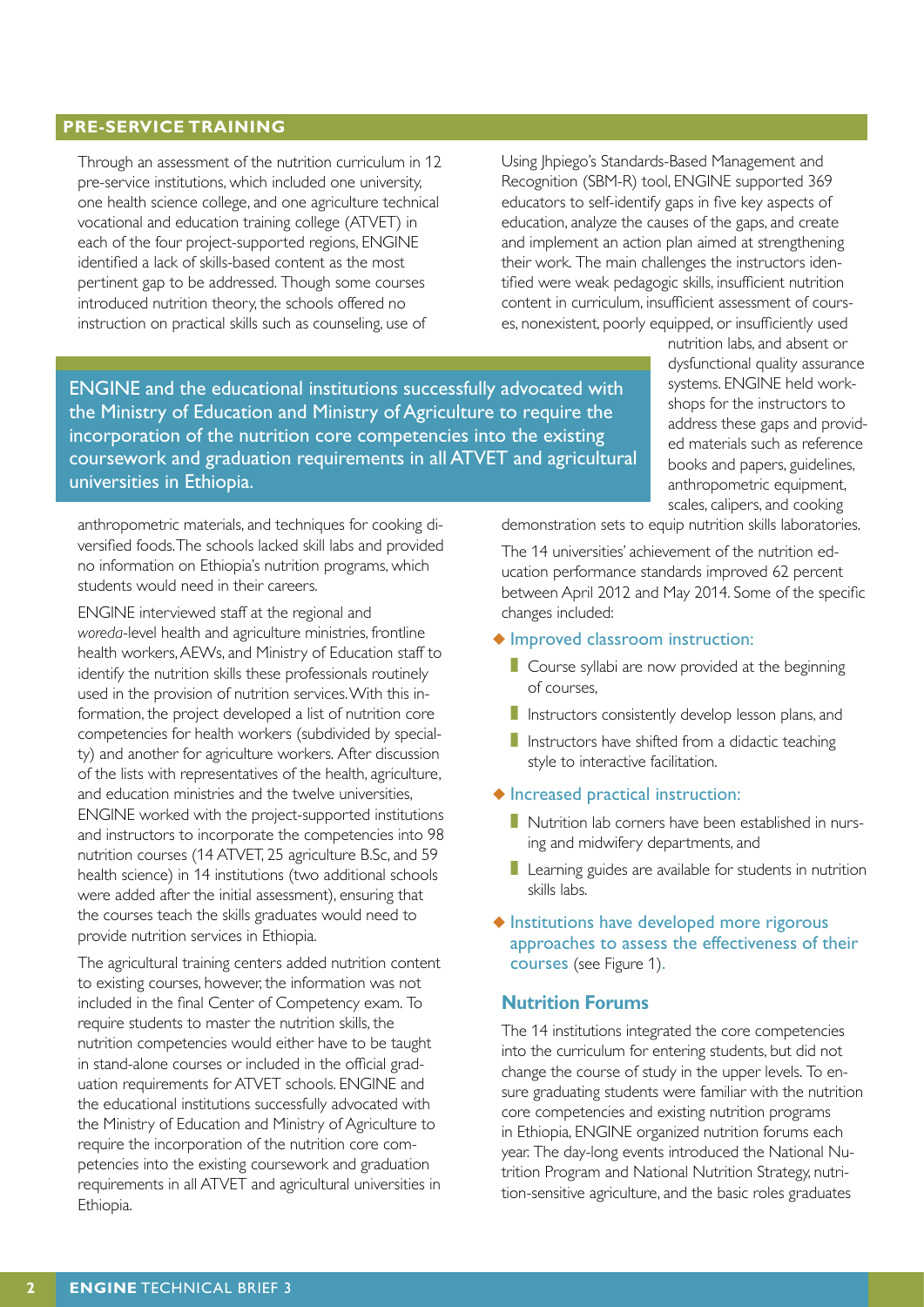



Figure 1. Institution' SMB-R® progress in compliance with Nutrition Education Performance Standard

1st internal **1988** and internal

Science **Colleges** 

16<sup>% 1</sup> 16 16

**Agriculture** TVET **Colleges** 

78% 78%

2nd internal

might play in the provision of nutrition services. These forums reached 7,439 students.

### **Supporting Nutrition Research**

Universities Health

 $64%$ 

Baseline assessment

 $10<sup>%</sup>$ </sup> 20% 30%  $40^{\circ}$ 50<sup>%</sup> 60%

 $11<sup>%</sup>$ </sup>

70%  $80<sup>°</sup>$ 

ENGINE supported the development of an Academic Center of Excellence for Nutrition at Hawassa University College of Agriculture, the first of its kind in Ethiopia. In the center equipped with essential tools for service delivery and research, students provide state-of-the art nutrition services under the supervision of qualified instructors and partner with professionals on research focused on Ethiopia's nutrition priorities.

Mary Harvey, USAID Nutrition Coordinator and Ayano Beraso, Hawassa University Vice President, at the opening ceremony for Hawassa University's Academic Center of Excellence for Nutrition that was formed with the help of ENGINE.

ENGINE believes that the Hawassa Center of Excellence is a promising platform to support nutrition research and learning in Ethiopia. Through the Growth Through Nutrition project, USAID and Save the Children will continue to grow the center as a national resource and supporting its staff in the development of distance learning programs for established professionals.

ENGINE also provided financial support for 108 masters and 7 doctorate candidates' research on subjects such as nutrition education, micronutrients, breastfeeding and complementary feeding, and food security, health, and nutrition. The project compiled the masters' students' research in a booklet disseminated to key stakeholders at a national workshop in project year four.

#### **LESSONS LEARNED**

By equipping students, health extension workers, health clinic staff, AEWs, and their supervisors with competency-based nutrition skills, ENGINE has contributed to the development of a workforce capable of supporting nutrition-sensitive agriculture activities and created a sustainable pipeline of well-trained future professionals.

◆ Working within government structures and priorities accelerates progress. Because ENGINE's work with the existing structures for pre-service training aligned with the Government of Ethiopia's overall vision for improving Ethiopia's educational institutions namely it created a more practical, competency-based curriculum—the health, agriculture, and education

ministries readily adopted the proposed curriculum changes, not just for the institutions working with the project, but for all agricultural institutions in the country.

◆ To improve nutrition pre-service education, support must be comprehensive. Most projects provide instructors with teaching skills training and assume nutrition content is integrated. However, ENGINE identified specific gaps, including curriculum content, and supported the institutions in addressing all of their needs (training of instructors, establishment of nutrition skill labs, provision of education materials, and implementation of the SBM-R to monitor the quality of education). This paid off.